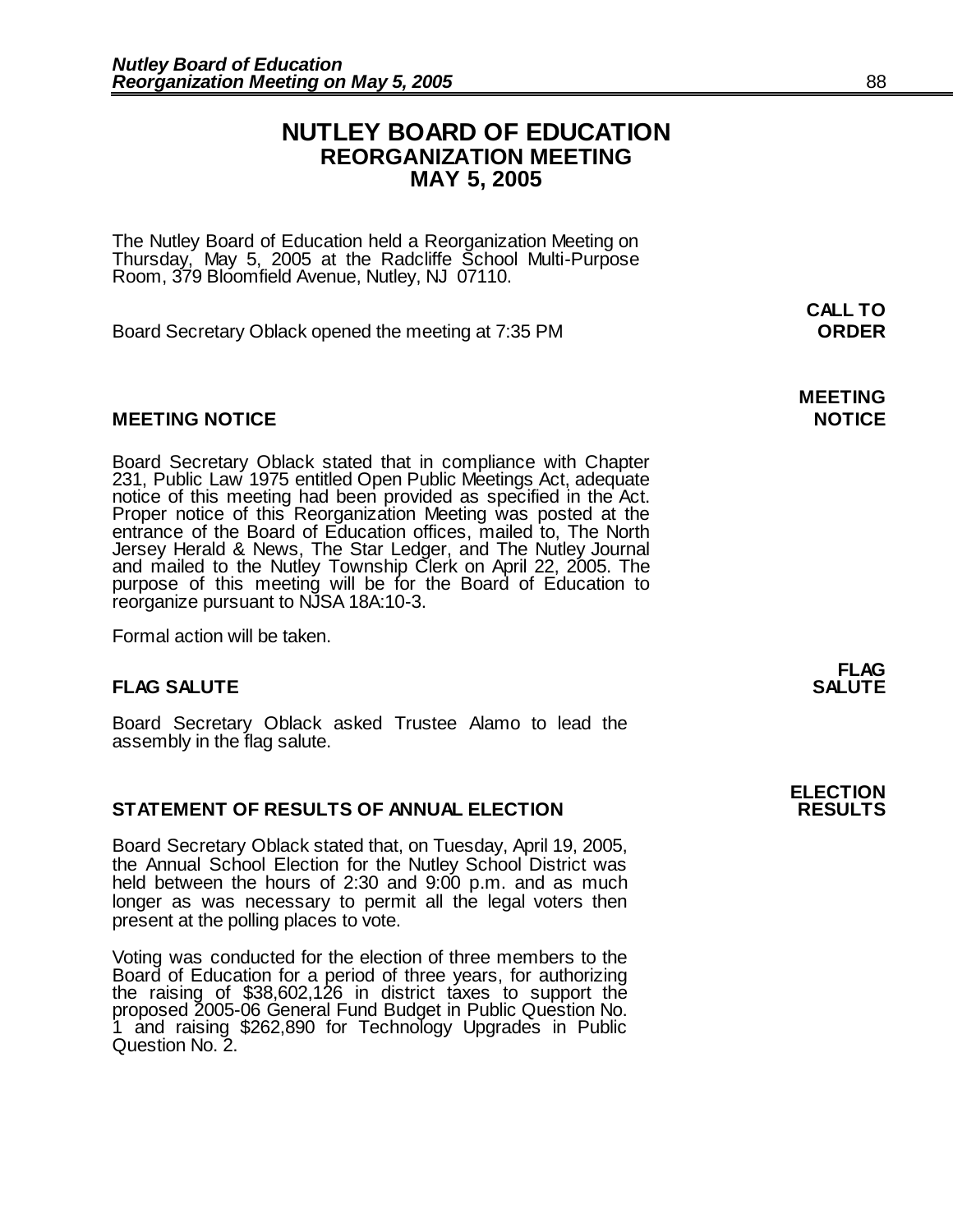The results of the election were as follows:

#### Candidates for 3-year terms

| <b>Gerard Del Tufo</b>     | 2,002 |
|----------------------------|-------|
| Sal Olivo                  | 2,304 |
| Michael Maffucci           | 1,974 |
| <b>Vincent Moscaritola</b> | 2,143 |

The candidates elected were: Gerard Del Tufo, Sal Olivo and Vincent Moscaritola for three-year terms.

The votes for the Public Question No. 1 the raising of \$38,602,126 for the General Fund were as follows:

| Yes       | 1,893 votes |
|-----------|-------------|
| <b>No</b> | 1,493 votes |

The votes for the Public Question No. 2 the raising of \$262,890 for Technology Upgrades were as follows:

| Yes | 1,788 votes |
|-----|-------------|
| No. | 1,513 votes |

Both Public Question No. 1 and Public Question No. 2 were approved.

To conclude this election report, I wish to say that The Nutley Board of Education appreciates the support and confidence of the Nutley taxpayers, which were reflected in your strong support at this election. Our mission is education; and we continue to provide the best education possible for our children, while always being mindful of the cost to our taxpayers.

A copy of this report will be entered in the official minutes of the Board of Education.

#### **ADMINISTRATION OF OATH TO NEW BOARD MEMBERS NEW BOARD**

Board Secretary Oblack administered the oath of Office to Gerard Del Tufo, Vincent Moscaritola and Sal Olivo.

#### **ROLL CALL CALL**

Present: Mrs. Maria Alamo Mr. Philip T. Casale Mr. Gerard Del Tufo Mr. Vincent Moscaritola Mr. Sal Olivo Dr. Gerard M. Parisi Mr. Kenneth J. Reilly Mr. Alfred R. Restaino, Jr. Mr. James Viola

**OATH FOR MEMBERS**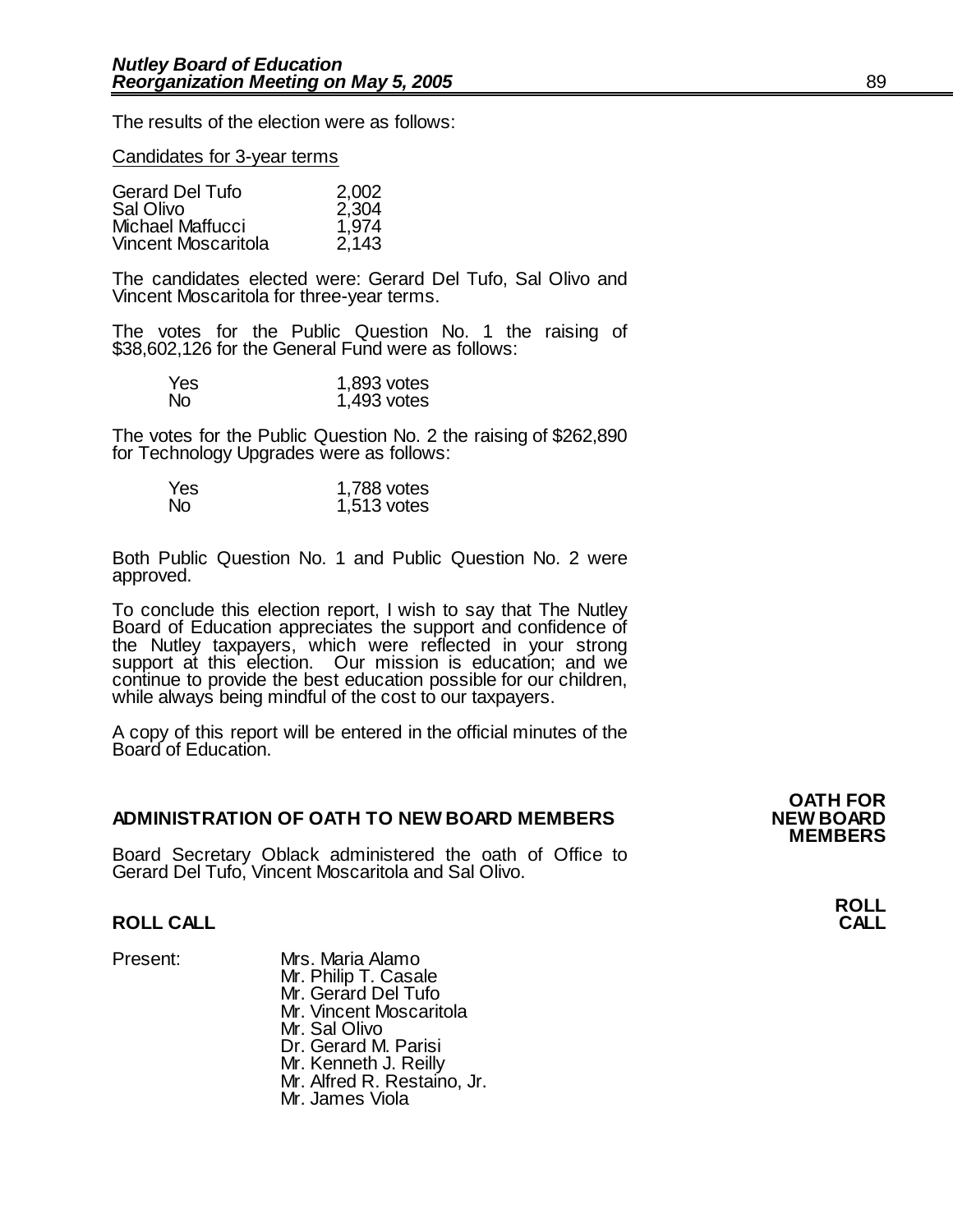Also Present: Mr. Joseph Zarra, Superintendent of Schools Dr. James Vivinetto, Assistant Superintendent Mr. Dennis M. Oblack, Business Administrator/Board Secretary

### **ELECTION OF OFFICERS OF OFFICERS**

Mr. Viola

**ELECTION**

Board Secretary Oblack announced that he would now accept nominations for President of the Board of Education.

Trustee Alamo nominated Trustee Parisi for President and Trustee Reilly nominated Trustee Restaino for President. There being no further nominations, Board Secretary Oblack declared that the nominations are closed and asked for a vote on the nominees for President. The votes were as follows:

| <b>Trustee Parisi</b> | <b>Trustee Restaino</b> |  |
|-----------------------|-------------------------|--|
|                       |                         |  |
| Mrs. Alamo            | Dr. Casale              |  |
| Mr. Del Tufo          | Mr. Moscaritola         |  |
| Mr. Olivo             | Mr. Reilly              |  |
| Dr. Parisi            | Mr. Restaino            |  |

Trustee Parisi was declared elected as President.

Board Secretary Oblack announced that he would now accept nominations for Vice President of the Board of Education.

Trustee Del Tufo nominated Trustee Olivo for Vice President. Board Secretary Oblack explained that when there is only one nominee, it is customary to cast one unanimous ballot unless there was an objection by a member of the Board.

There being no objections, one unanimous vote was cast by the Board for Trustee Olivo as Vice President.

President Parisi assumed the chair.

#### **HEARING OF CITIZENS (Agenda Items Only) HEARING OF**

Hearing no comments, President Parisi closed this portion of the meeting.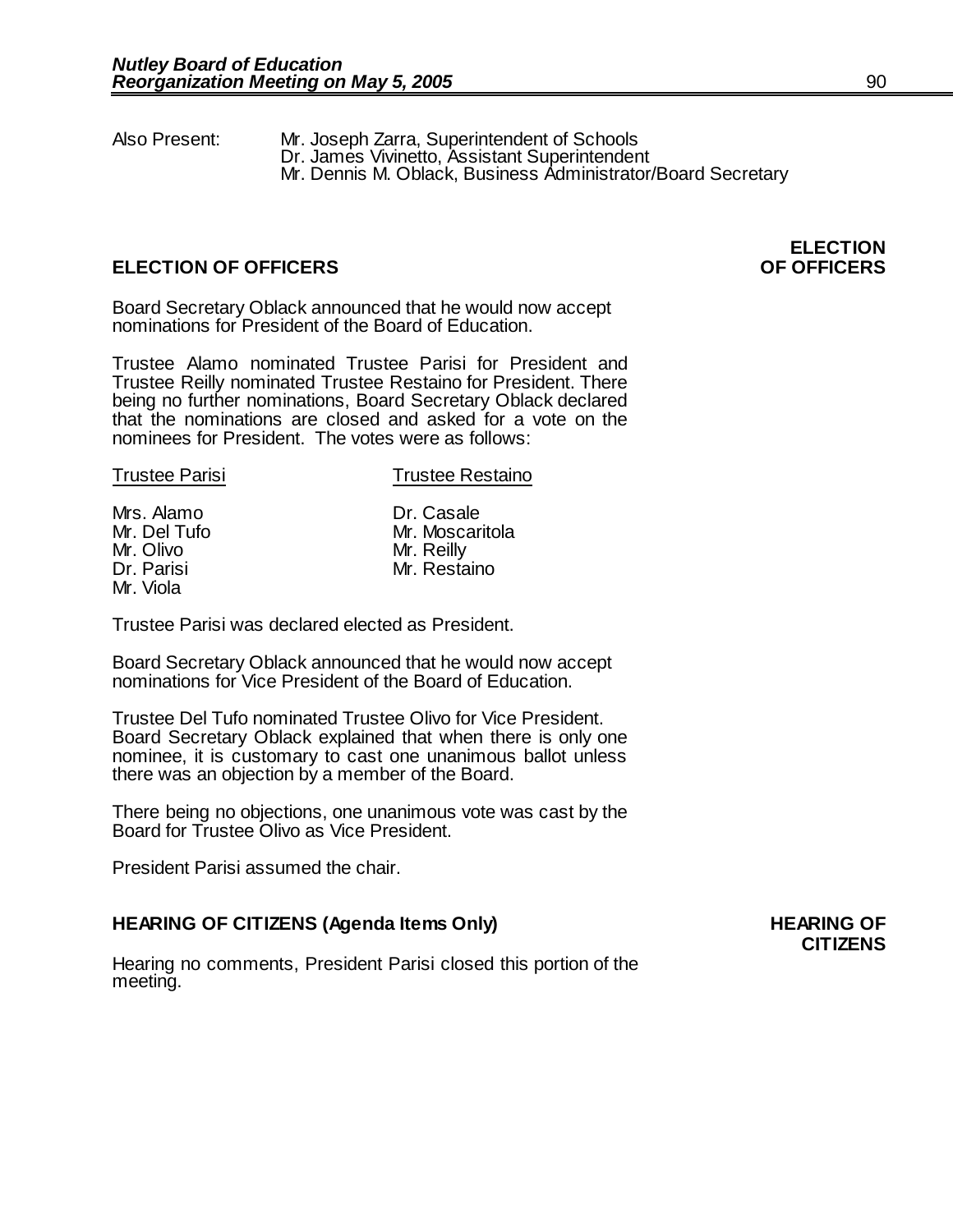#### **REORGANIZATION MEETING RESOLUTIONS**

Trustee Alamo moved, and Trustee Viola seconded, a motion that the Board approves the Reorganization Meeting Resolutions numbers 1 through 17 as listed below.

The Reorganization Meeting Resolutions 1 through 17 were unanimously approved by roll call.

#### **1. ADOPTION OF SCHEDULE OF MEETINGS**

BE IT RESOLVED that the regular monthly meetings of the Board of Education of the Township of Nutley be held on the fourth Monday of each month, except as noted otherwise, and

BE IT FURTHER RESOLVED that, in accordance with the requirements of the Open Public Meetings Act of 1975, the annual Schedule of Meetings be adopted as appended to these meeting minutes (Schedule A).

#### 2. **DESIGNATION OF OFFICIAL NEWSPAPERS NEWSPAPERS**

BE IT RESOLVED that the Board of Education designates The Nutley Sun and the North Jersey Herald and News as the official newspapers for meeting notices and hereby directs the Board Secretary to also send meeting notices to the Nutley Journal and the Star Ledger.

#### 3. **APPOINTMENT OF AUDITOR - 2005-06 School Year**

WHEREAS, there exists a need for an annual audit of school accounts, and

WHEREAS, the firm of Lerch, Vinci and Higgins of Fairlawn, NJ is licensed as Public School Accountants and is fully capable of providing this service, and

WHEREAS, Lerch, Vinci and Higgins satisfactorily conducted the school audit in 2004, and will be performing the school audit for the 2004-05 school year, and

WHEREAS, the Public School Contracts Law (N.J.S.A. 18A:18A-5) provides for the award of contracts for this type of professional service without competitive bidding, and

WHEREAS, funds are available for this purpose,

NOW, THEREFORE, BE IT RESOLVED by the Board of Education of the Township of Nutley as follows:

1. The firm of Lerch Vinci and Higgins of Fairlawn, NJ is hereby appointed auditors for the accounts of the Board of Education for the 2005-06 school year at a fee of \$24,500. .

## **ORGANIZATION RESOLUTIONS**

## **ADOPT<br>SCHEDULE OF MEETINGS**

# **DESIGNATE**

## **APPOINTMENT**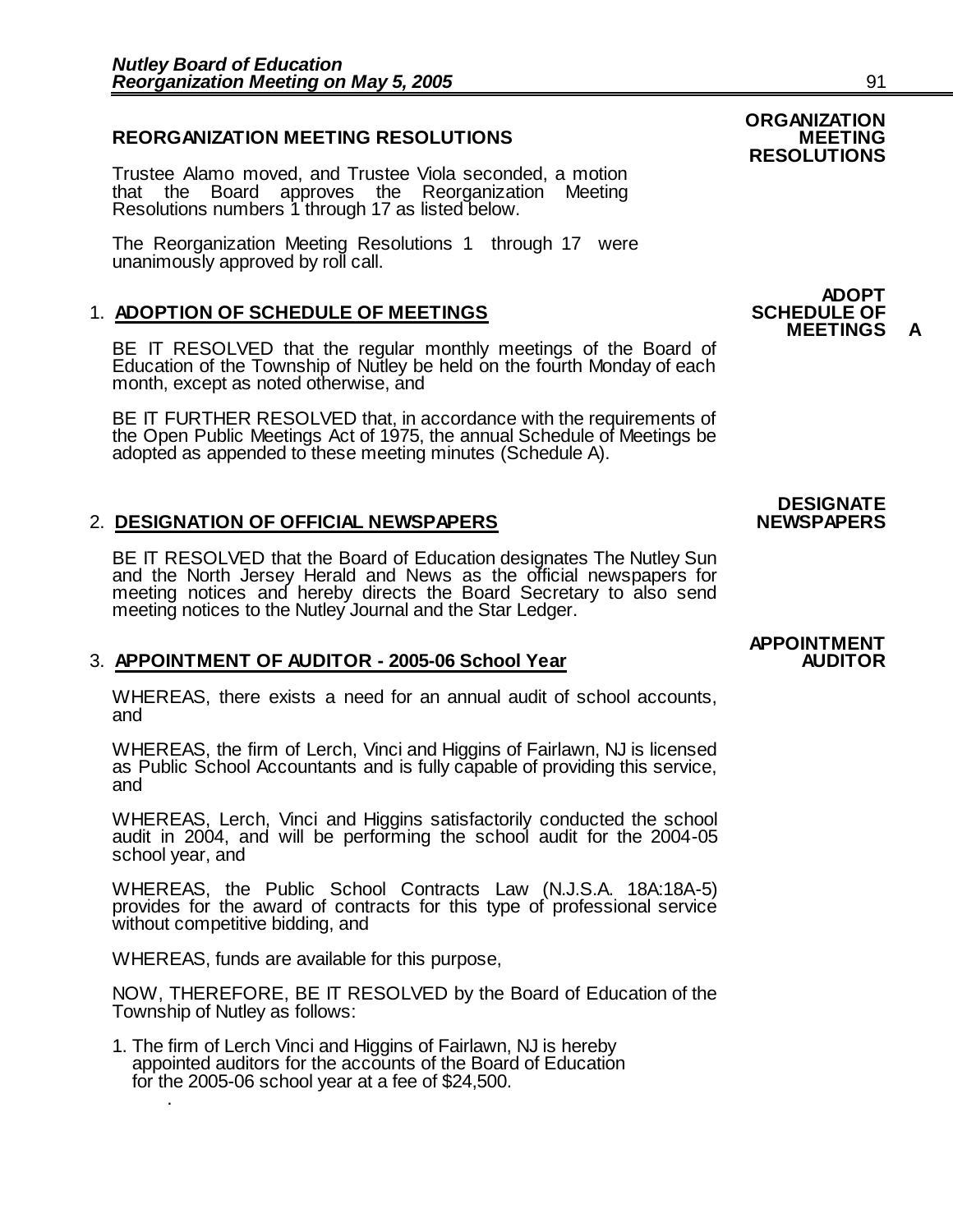2. This contract is awarded without competitive bidding as a pro fessional service under the provisions of the Public School Contracts law.

#### 4. **APPOINTMENT OF BOARD ATTORNEY - 2005-06 School BOARD Year ATTORNEY**

WHEREAS, there exists from time to time a need for legal services for the Board of Education, and

WHEREAS, funds are available for this purpose, and

WHEREAS, the Public School Contracts Law (NJSA 18A:18A-5) provides for the award of contracts for this type of professional service without competitive bidding, and

WHEREAS, the firm of Gaccione, Pomaco & Malanga of Belleville, NJ is well qualified and capable of providing these services,

NOW, THEREFORE, BE IT RESOLVED by the Board of Education of the Township of Nutley that the firm of Gaccione, Pomaco & Malanga of Belleville, NJ is hereby appointed Board attorney for the 2005-06 school year at an hourly rate of \$150.00.

#### 5. **DEPOSITORY OF SCHOOL FUNDS - Valley National Bank OF**

BE IT RESOLVED that Valley National Bank be designated as the official depository for the 2005-06 school year for individual student savings accounts to which deposits are made through the elementary schools.

#### 6. **DEPOSITORY OF SCHOOL FUNDS - Valley National Bank**

BE IT RESOLVED that Valley National Bank be designated the official depository for the following accounts of the Nutley Board of Education for the 2005-06 school year, and

BE IT FURTHER RESOLVED that the following officers of the various accounts be authorized to sign checks drawn on the accounts, effective May 5, 2005:

Board of Education, N.J. Unemployment Insurance Trust Fund Account

Dennis Oblack and Jean Unglaub

Nutley High School Class of 1997

Dennis Oblack **Dennis Oblack or** Jean Unglaub

 and Gregory Catrambone

**DEPOSITORY**

**DEPOSITORY FUNDS**

**APPOINT**

School Accounts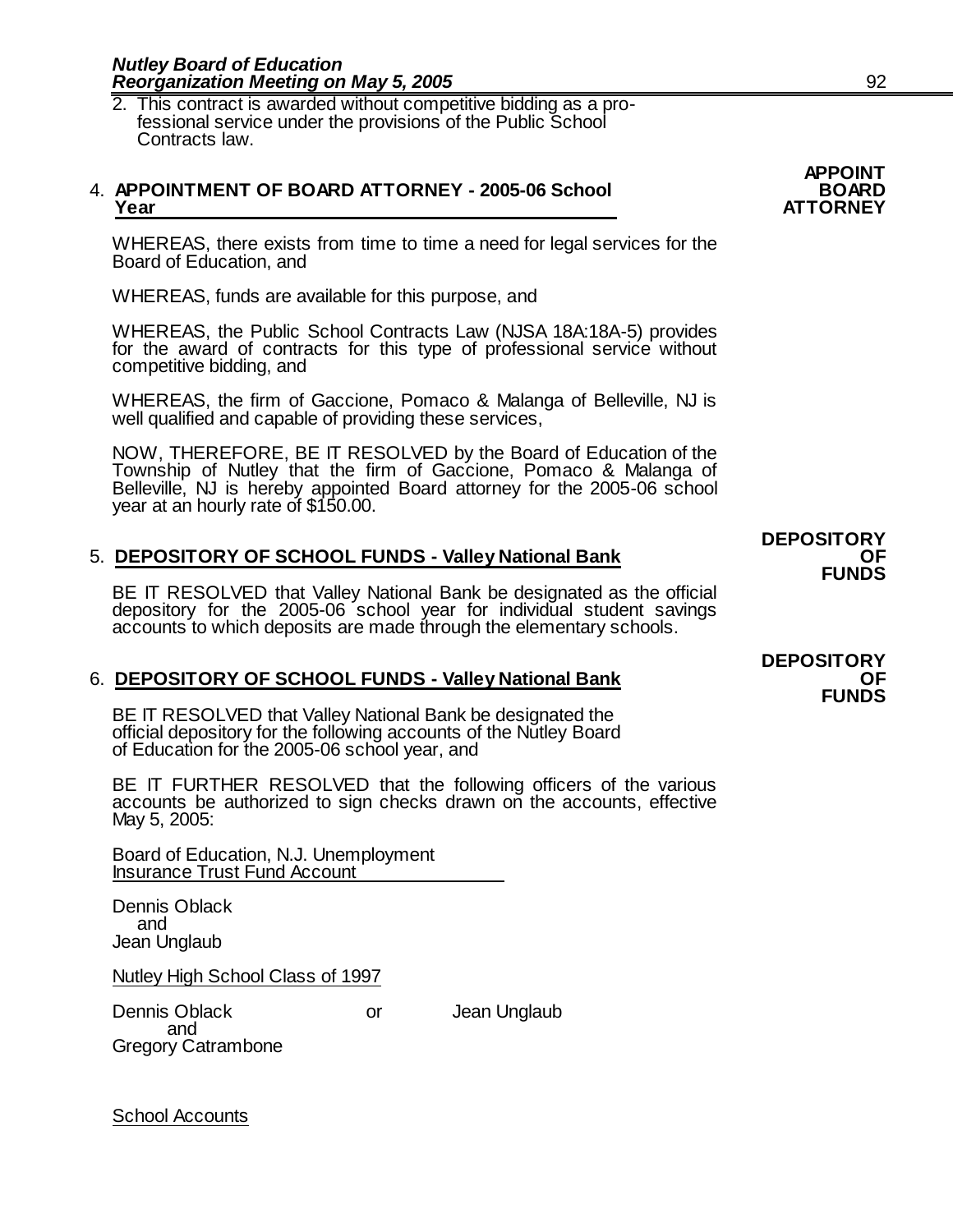| <b>Franklin School</b>      | John Calicchio<br>or<br><b>Sherrie Tolve</b><br>and<br><b>Catherine Felici</b> |
|-----------------------------|--------------------------------------------------------------------------------|
| Lincoln School              | Cynthia A. Healy<br>and<br>Donna Bolcato                                       |
| Radcliffe School            | Mariana Francioso<br>and<br><b>Beverly Cullari</b>                             |
| <b>Spring Garden School</b> | <b>Rosemary Clerico</b><br>and<br>Sophie Caprio                                |
| Washington School           | Douglas T. Jones<br>and<br>Geralynn Dwyer                                      |
| Yantacaw School             | MaryLou Dowse<br>and<br>Angela Gariano                                         |
|                             |                                                                                |

#### 7. **DEPOSITORY OF HIGH SCHOOL ACCOUNT - Franklin OF HS Bank ACCOUNT**

BE IT RESOLVED that the Franklin Bank be designated as the official depository for the Nutley High School Account for the 2005-06 school year, and

BE IT FURTHER RESOLVED that the following individuals be authorized to sign checks drawn on this account:

Gregory Catrambone or Joseph Affinito

and

Jacqueline Camelia

### 8. **DEPOSITORY OF SCHOOL FUNDS - Commerce Bank**

BE IT RESOLVED that the Commerce Bank be designated as the official depository for the following accounts of the Nutley Board of Education for the 2005-06 school year, and

BE IT FURTHER RESOLVED that the following officers of the various accounts be authorized to sign checks drawn on the accounts effective May 5, 2005:

Board of Education General Account, Referendum Account and

**DEPOSITORY**

**DEPOSITORY FUNDS**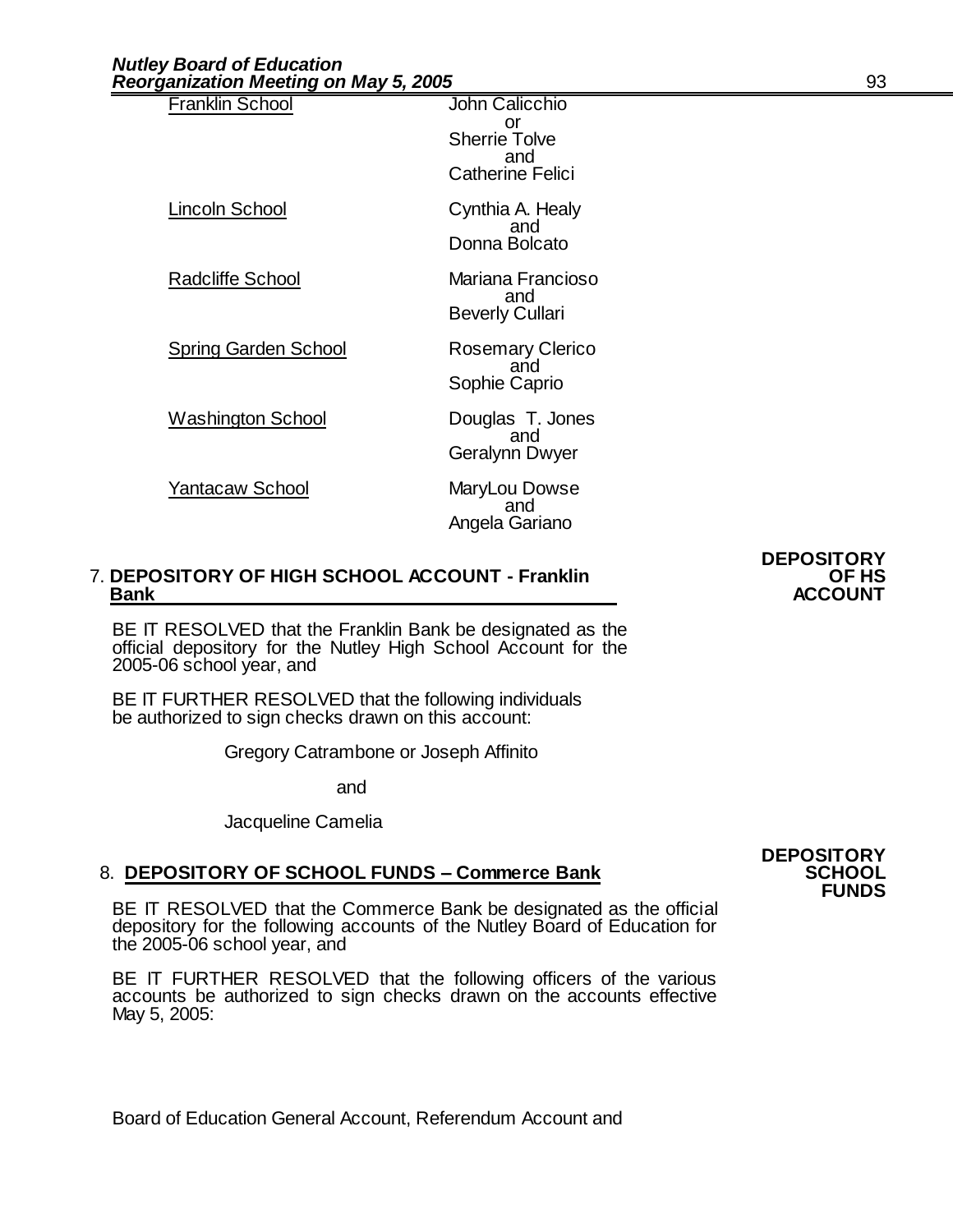Capital Reserve Account

#### **Primary Signatory Community Alternate Signatory**

Gerard M. Parisi, President or Sal Olivo, Vice-President

Dennis Oblack, Secretary or Jean Unglaub, Manager of Accounts

and

David Wilson, Treasurer of School Moneys

#### Board of Education Cafeteria Account

Dennis Oblack, Secretary and Jean Unglaub, Manager of Accounts

#### Nutley High School Athletic Account

Two of the following signatures required:

Angelo Frannicola Gregory Catrambone Joseph Affinito Suzanne Peters

Board of Education Salary Account

Dennis Oblack, Secretary or Jean Unglaub, Manager of Accounts

and

David Wilson, Treasurer of School Moneys

Extended Day Account

Dennis Oblack, Secretary and Jean Unglaub, Manager of **Accounts** 

**Extended Day Care Funds** 

Maria Cervasio, Extended Day Care Director or Rosemary Griesbach

and

Dennis Oblack, Secretary

BE IT FURTHER RESOLVED that the Commerce Bank be authorized to accept facsimile signatures of the check signing machine.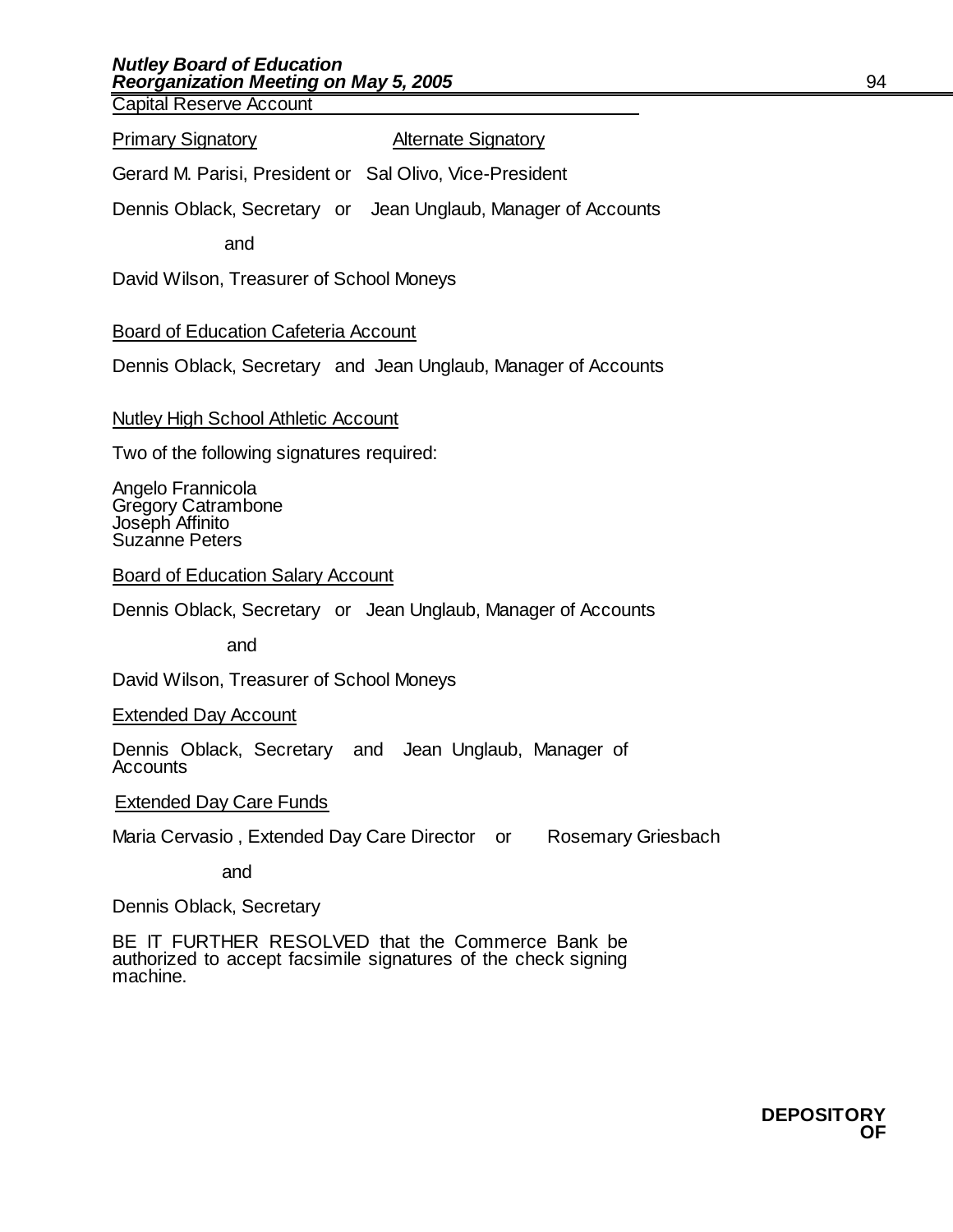#### 9. **DEPOSITORIES OF SCHOOL FUNDS - Unemployment UNEMPLOYMENT Fund FUNDS**

BE IT RESOLVED that the Board of Education authorizes the Business Administrator/Board Secretary to invest idle funds of the Unemployment Fund at any of the following institutions: Boiling Springs Savings Bank; Commerce Bank; Franklin Bank; Hudson United Bank; Spencer Savings Bank; North Fork Bank; and Washington Mutual.

### **10. INVESTMENT OF FUNDS**

BE IT RESOLVED that the Secretary/Business Administrator, with the approval of the Superintendent of Schools, be authorized to invest surplus funds of the Board of Education and funds which will be available for a determinate period of time in U.S. Government and Agency Securities, Business Savings Accounts of our designated depository, and Certificates of Deposit of our local banks, and in any other securities designated by law.

#### 11. **APPROVAL OF SUBMISSION OF APPLICATION – SUBMISSION Carl D. Perkins Vocational and Technical Education Act PERKINS GRANT C c**

BE IT RESOLVED that the Board of Education approves submission of application for the Carl D. Perkins Vocational and Technical Education Act for the 2005-06 school year in the amount of \$18,859, as detailed in Schedule C.

### 12. **CURRICULUM APPROVAL APPROVAL B**

BE IT RESOLVED that the curriculum as described in the district selected course guides, courses of study, curriculum guides and program material, listed on the attached Schedule B, be adopted for use in Grades K-12 of the Public Schools of Nutley for the 2005-06 school year.

### **13. APPROVAL OF ADOPTION OF POLICIES**

BE IT RESOLVED that the Board of Education approves the adoption for the ensuing year all Bylaws and Policies, Rules and Regulations currently in force.

### 14. **LEASE OF BOARD PROPERTY ON OVERLOOK TERRACE BOARD**

BE IT RESOLVED that the Board of Education leases property owned by it, known as Lot Number 14, Block 212 on the tax maps of the Township of Nutley, to John Janiec and Mrs. Anne Janiec, his wife, for a term beginning May 1, 2005 and terminating April 30, 2006, at a term rental of One Dollar (\$1.00) in accordance with all requirements specified in the lease.

BE IT FURTHER RESOLVED that the Board of Education hereby authorizes its officers to execute said lease.

# **INVESTMENT**

# **CURRICULUM**

**APPROVE**<br>SUBMISSION

**POLICY**

## **LEASE OF PROPERTY** P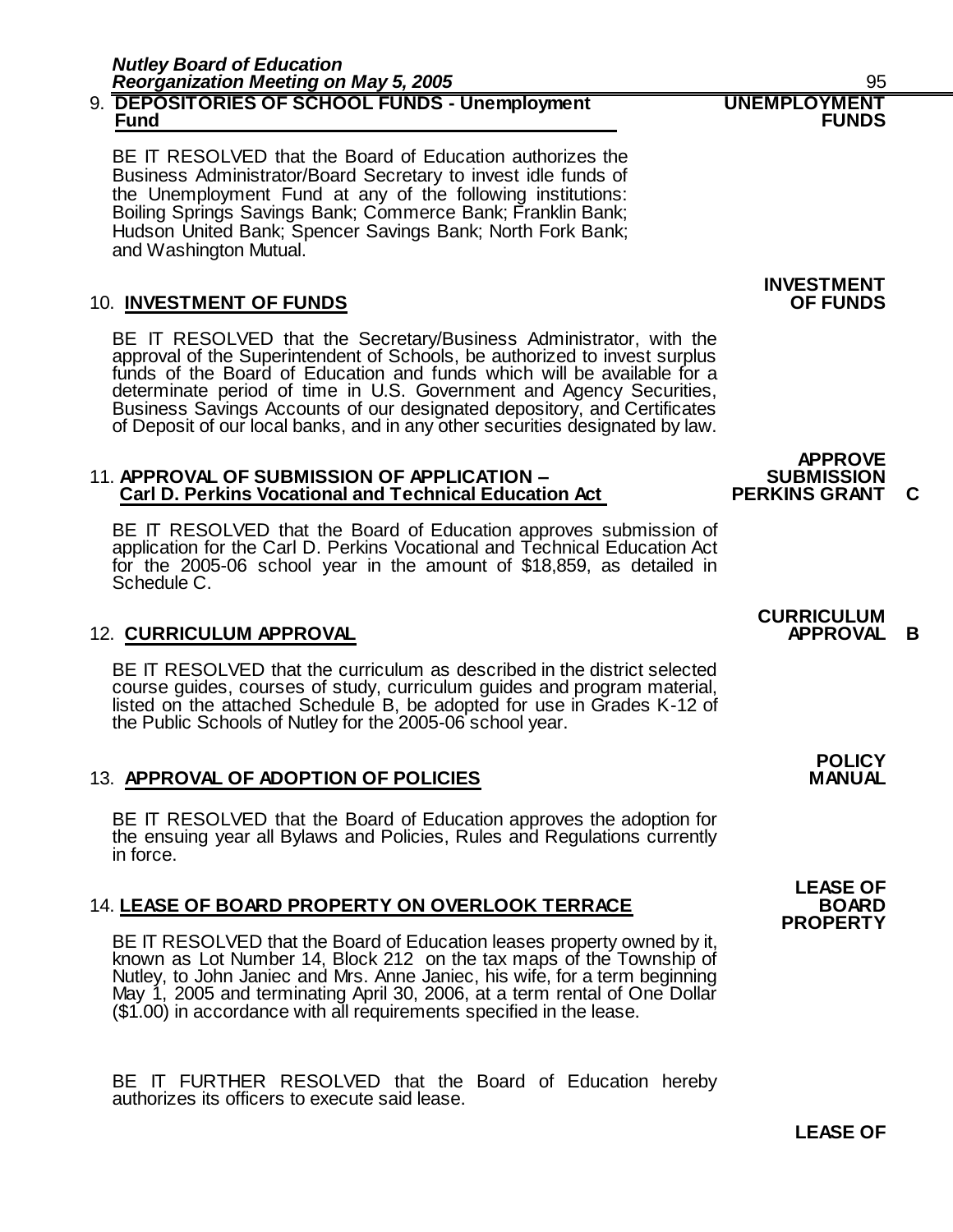BE IT RESOLVED that the Board of Education leases property owned by it, known as Lot Numbers 45 and 46, Block 18 on the tax maps of the Township of Nutley, to Nicholas Del Mauro, for a term beginning May 1, 2005 and terminating April 30, 2006, at a term rental of One Dollar (\$1.00) in accordance with all requirements specified in the lease.

BE IT FURTHER RESOLVED that the Board of Education hereby authorizes its officers to execute said lease.

#### **16. LEASE OF BOARD PROPERTY ON ROMANO STREET**

BE IT RESOLVED that the Board of Education leases property owned by it, known as Lot Numbers 78 and 79, Block 18 on the tax maps of the Township of Nutley, to Angelo Rotonda, for a term beginning May 1, 2005 and terminating April 30, 2006, at a term rental of One Dollar (\$1.00) in accordance with all requirements specified in the lease.

BE IT FURTHER RESOLVED that the Board of Education hereby authorizes its officers to execute said lease.

#### 17. **AGREEMENT WITH THE NUTLEY ADMINISTRATORS ADMINISTRATORS ASSOCIATION - 2005 - 2008 2005-2008**

BE IT RESOLVED that the Board of Education approves the Agreement Between Nutley Board of Education and Nutley Administrators' Association July 1, 2005 through June 30, 2008 encompassing the terms and conditions of employment and salary guides for principals and supervisors.

#### **OLD BUSINESS OLD BUSINESS**

Board Secretary Oblack stated that he has spoken to Jack Barry, Traffic Safety Coordinator, and Mr. Barry agreed to meet with the Board at the May 23, 2005 meeting to address the crossing guard survey. Mr. Barry also indicated that a representative of Pennoni Associates Inc., the firm engaged by the township to conduct the survey, would also be available to meet with the Board.

President Parisi said that he would like the meeting to take place at the conference portion of the meeting on May 23, 2005.

Trustee Casale suggested that the meeting take place at the Regular portion of the Board Meeting on May 23, 2005.

After discussion it was decided by President Parisi that the meeting would take place during the conference portion of the meeting.

Trustee Reilly spoke about the cost of sending our special education students out-of-district and the possibility of keeping them in district. He stated that if the Board offices move out of

**LEASE OF**

**PROPERTY**

# **AGREEMENT**

**PROPERTY**